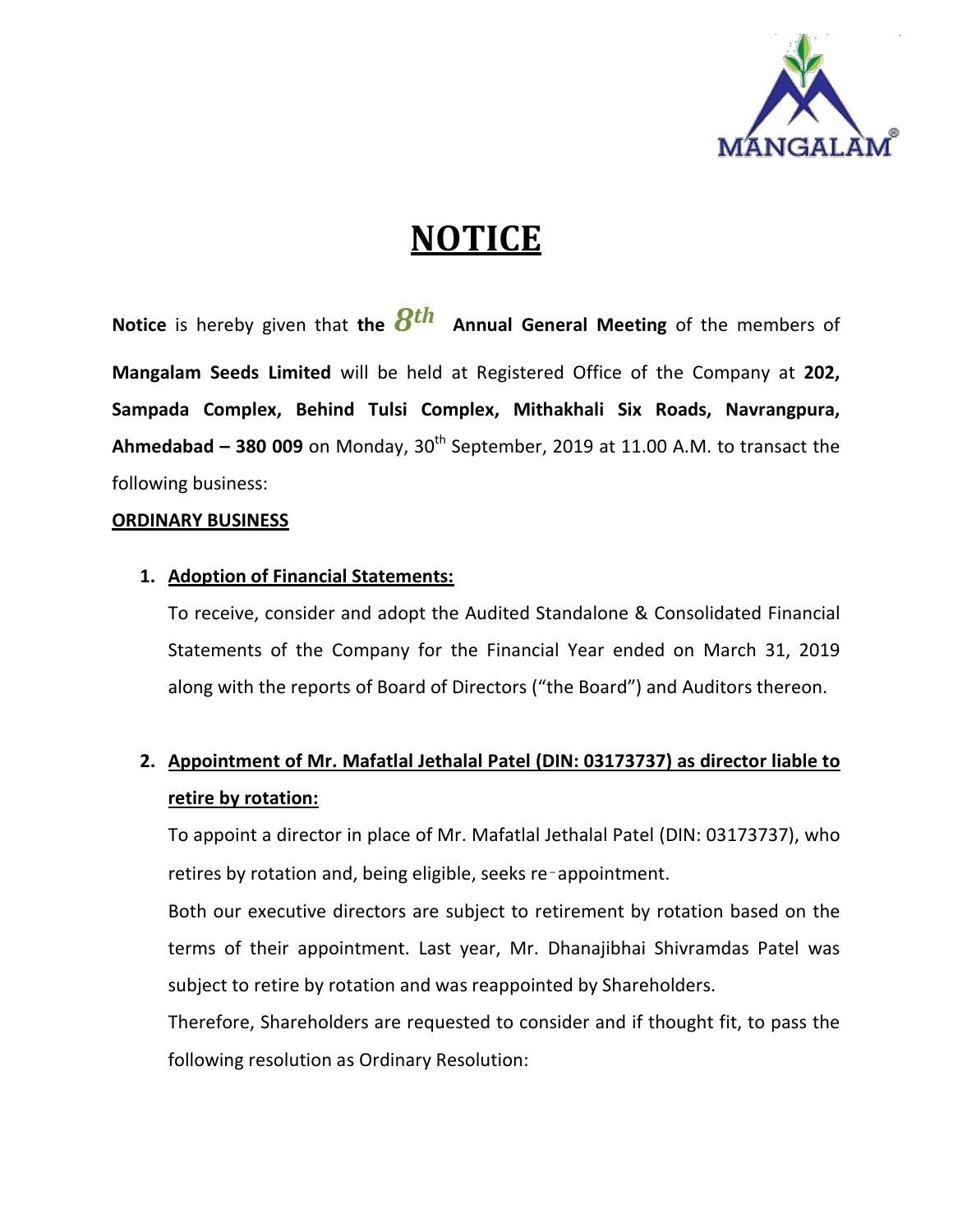**"RESOLVED THAT** pursuant to the provisions of Section 152 read with Schedule IV and other applicable provisions, if any, of the Companies Act, 2013, the approval of the members of the Company be, and is hereby accorded to the reappointment of Mr. Mafatlal Jethalal Patel (DIN: 03173737) as a Director, to the extent that he is required to retire by rotation."

#### **3. Appointment of Statutory Auditor:**

To ratify the appointment of the auditors of the Company, and to fix their remuneration and to pass the following resolution as an Ordinary Resolution:

**"RESOLVED THAT** pursuant to the provisions of Section 139, 142 and Audit and Auditors Rules, 2014, (the rules), (including any statutory modification(s) or reenactment(s) thereof for the time being in force)the appointment of M/s. Piyush J. Shah & Co., Chartered Accountants, Ahmedabad (FRN: 121172W with the Institute of Chartered Accountants of India) as the Statutory Auditors of the Company to hold office till the conclusion of the next AGM be and is hereby ratified and the Board of Directors be and is hereby authorized to fix the remuneration payable to them for the Financial Year ending on March 31, 2020, as may be determined by the audit committee in consultation with the auditors."

#### **SPECIAL BUSINESS**

### **4. Appointment of Mr. Pravinkumar Madhavlal Patel as a Non-Executive Independent Director of the Company:**

To consider and if thought fit to pass with or without modification(s) the following resolution as an Ordinary Resolution: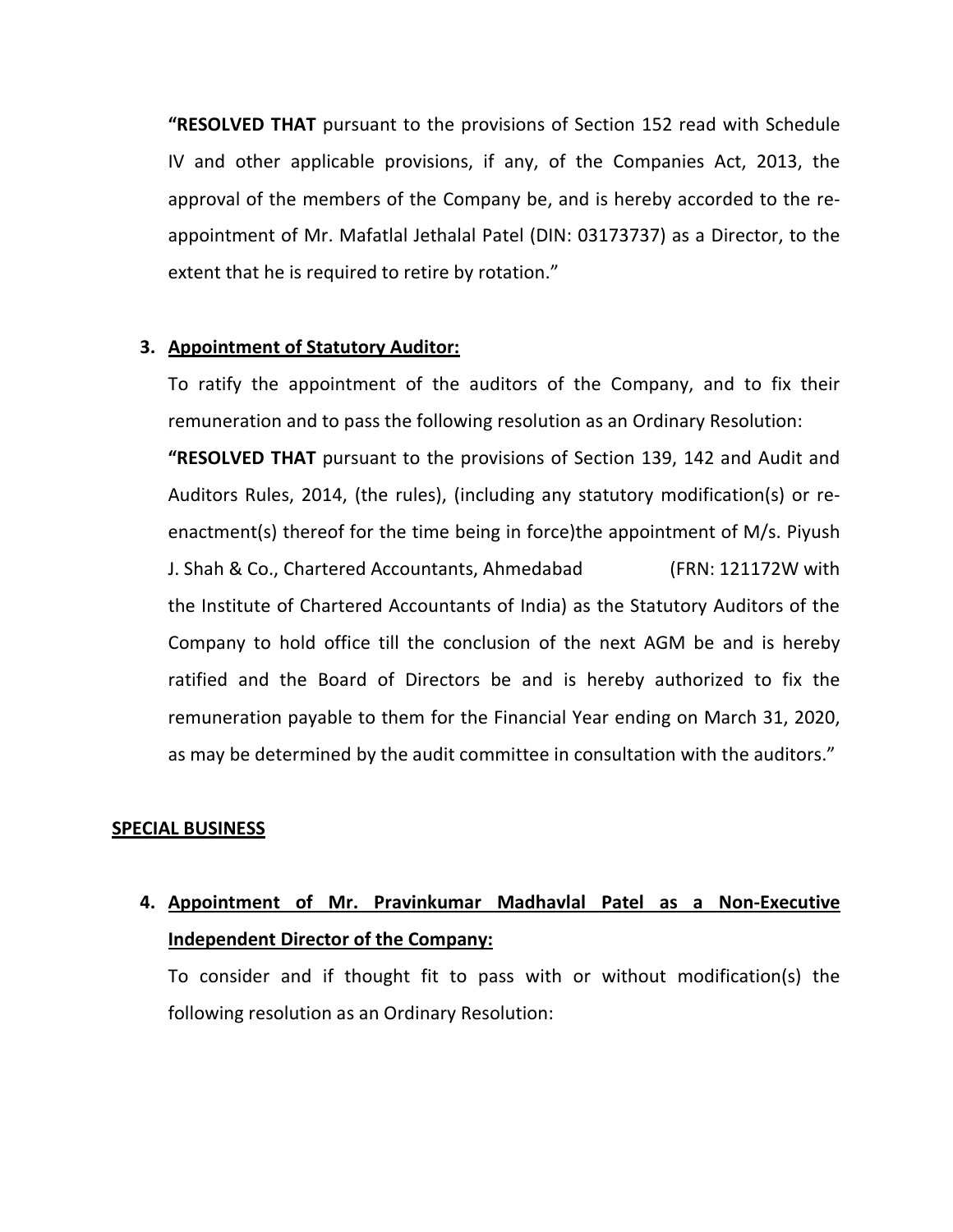**"RESOLVED THAT** pursuant to the provisions of sections 149, 152 and other applicable provisions, if any, of the Companies Act, 2013 (Act) and the Rules framed thereunder, Mr. Pravinkumar Madhavlal Patel, a Non-Executive Independent Director of the Company, who has submitted a declaration that he meets the criteria for independence as provided in section 149(6) of the Act and who is eligible for appointment, be and is hereby appointed as a Non Executive Independent Director of the Company whose office is not liable to retire by rotation, subject to the approval of members in the General Meeting."

**"RESOLVED FURTHER THAT** the Board of Directors of the Company, be and are authorized to do all the acts, deeds and things which are necessary and also authorized to file requisite e-forms with appropriate authority within such time period as may be prescribed."

**Place: Ahmedabad By Order of Board of Directors Date: August 12, 2019 For, Mangalam Seeds Limited CIN: L01112GJ2011PLC067128**

**Registered office: Pravinbhai Mafatbhai Patel 202, Sampada Complex, B/H Tulsi Complex Managing Director Mithakhali Six Road, Navrangpura, DIN: 03173769 Ahmedabad: 380009**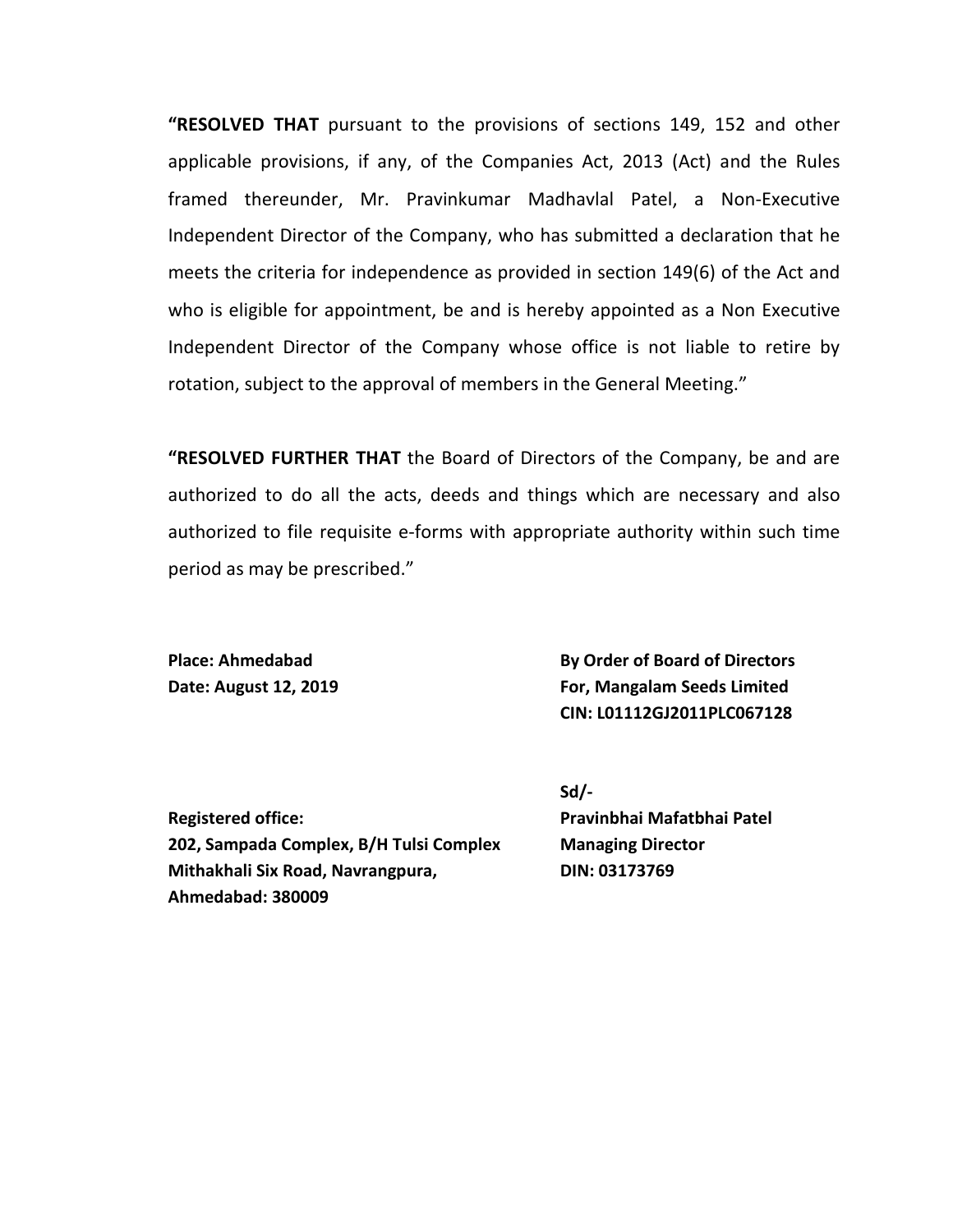## **Notes:**

- **1.** The Register of Members and Share Transfer Books of the Company will remain closed from Tuesday, September 24th, 2019 to Monday, September 30th, 2019 (both days inclusive) for annual closing.
- **2. IN TERMS OF SECTION 105 OF THE COMPANIES ACT, 2013 A MEMBER ENTITLED TO ATTEND AND VOTE AT THE ANNUAL GENERAL MEETING IS ENTITLED TO APPOINT ONE OR MORE PROXIES TO ATTEND AND VOTE INSTEAD OF HIMSELF/HERSELF AND A PROXY NEED NOT BE A MEMBER OF THE COMPANY**.

A person can act as a proxy on behalf of members not exceeding 50 and holding in the aggregate not more than 10% of the total share capital of the Company carrying voting rights. In case a proxy is proposed to be appointed by a member holding more than 10% of the total share capital of the Company carrying voting rights, then such proxy shall not act as a proxy for any other person or shareholder.

- **3.** Corporate members intending to send their authorized representatives to attend the meeting are requested to send a certified copy of the board resolution authorizing their representative to attend and vote on their behalf at the meeting.
- **4.** The instrument of Proxy in order to be effective, should be deposited at the Registered Office of the Company, duly completed, and signed and stamped, not less than 48 hours before the commencement of the meeting. A Proxy Form is sent herewith. Proxies submitted on behalf of the companies, societies etc. must be supported by an appropriate resolution/authority, as applicable.
- **5.** Members / proxies / authorized representatives should bring the duly filled Attendance Slip enclosed herewith to attend the meeting.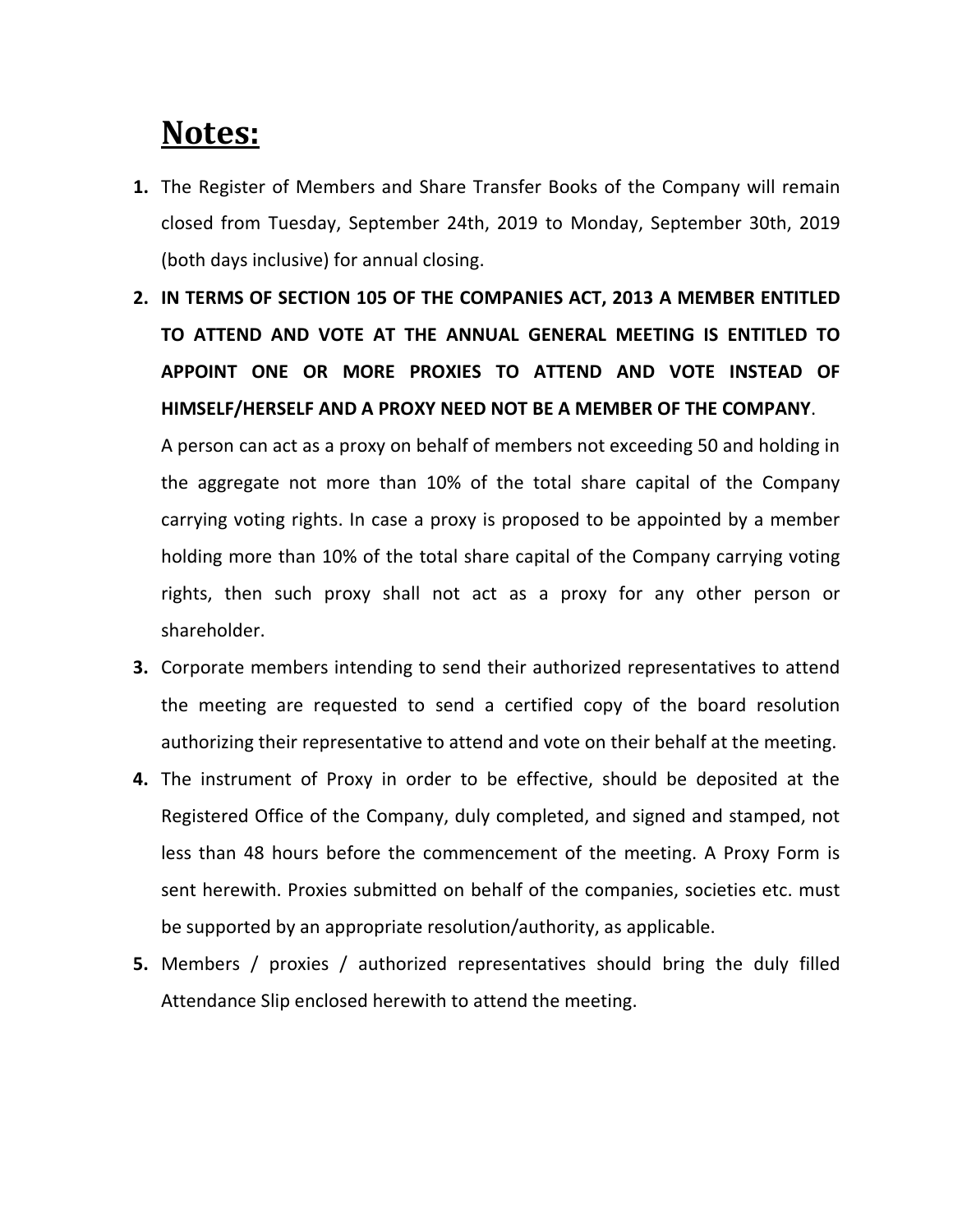- **6.** The Register of Directors and Key Managerial Personnel and their shareholding, maintained under Section 170 of the Companies Act, 2013, will be available for inspection by the members at the AGM.
- **7.** The Company is concerned about the environment and utilizes natural resources in a sustainable way. We request you to update your email address with your Depository Participant to enable us to send you the financials and other communications electronically.
- **8.** In compliance with Section 108 of the Companies Act, 2013, Rule 20 of the Companies (Management and Administration) Rules, 2014, as substituted by the Companies (Management and Administration) Amendment, Rules 2015, and Regulation 44 of the SEBI (Listing Obligations and Disclosure Requirements) Regulations, 2015, the Company has provided a facility to the members to exercise their votes electronically through the electronic voting service facility arranged by "Karvy". The facility for voting through ballot paper will also be made available at the AGM and members attending the AGM, who have not already cast their votes by remote e-voting shall be able to exercise their right at the AGM through ballot paper. Members who have cast their votes by remote e-voting prior to the AGM may attend the AGM but shall not be entitled to cast their votes again. The instructions for e-voting are annexed to the Notice.
- **9.** Members' voting rights shall be in proportion to his/her share of paid up equity share capital of the Company.
- **10.**In case of joint holders attending the meeting together, only whose name appearing first will be entitled to vote.
- **11.**This notice is being sent to all the members at their registered e-mail IDs, whose names appear in the Register of Members / list of Beneficial Owners as received from National Securities Depository Limited (NSDL) / Central Depository Services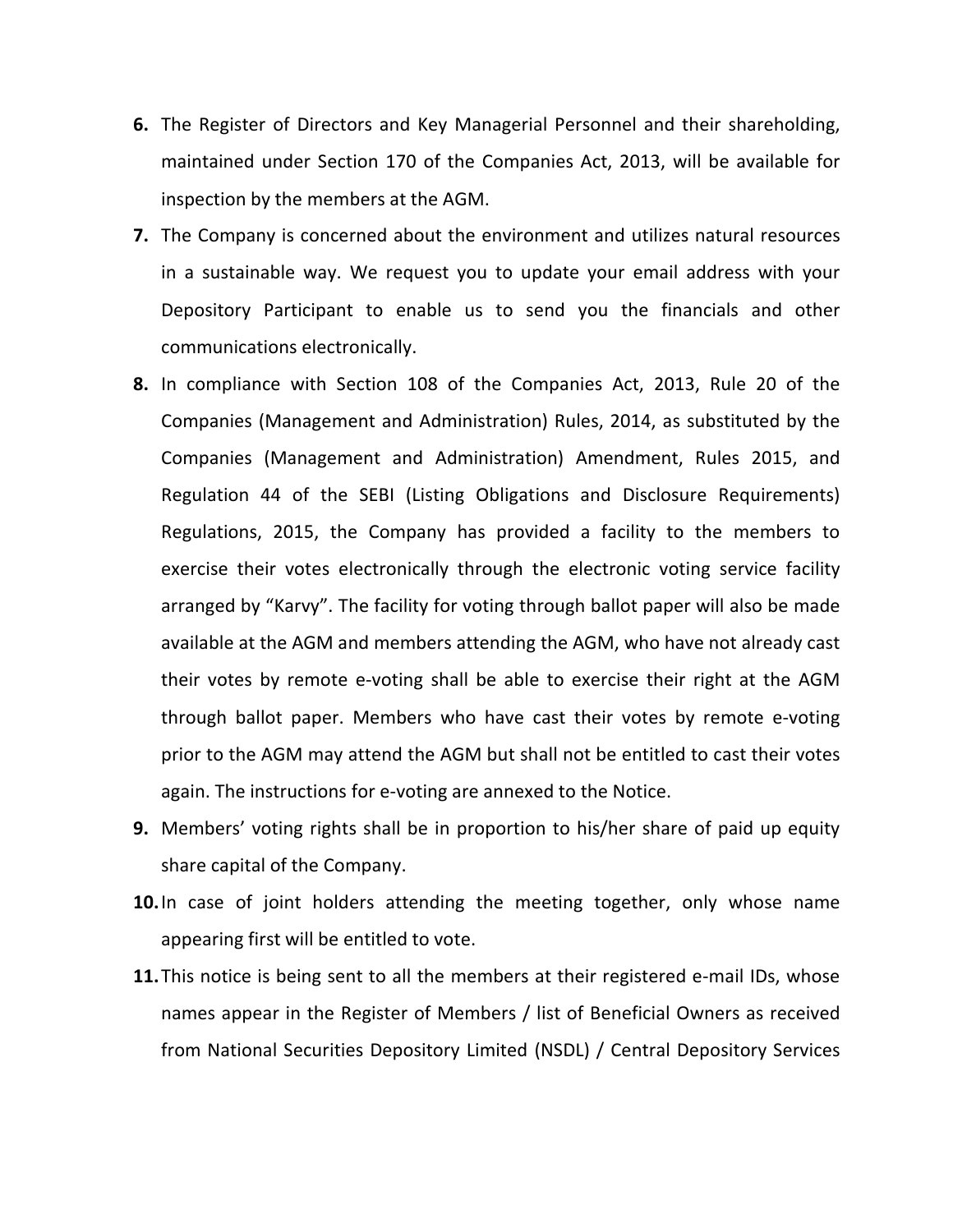(India) Limited (CDSL) on  $30<sup>th</sup>$  August, 2019. The Notice is also posted on the website of the Company i.e. [www.mangalamseeds.com.](http://www.mangalamseeds.com/)

- **12.**Members desirous of asking any questions at the Annual General Meeting are requested to send in their questions so as to reach the Company registered office at least 5 days before the Annual General Meeting so that the same can be suitably replied to.
- **13.**Members/Proxies are requested to bring their Attendance Slip, sent herewith, duly filled in, for attending the meeting.
- **14.**Members who have registered their e-mail id for the receipt of documents in electronic mode are being sent AGM Notice by e-mail and others are sent by registered post/ speed post/ courier. Members who have received AGM Notice by e-mail and wish to vote physically can do the same by remaining present in the meeting.
- **15.**The Securities and Exchange Board of India (SEBI) has mandated the submission of the Permanent Account Number (PAN) by every participant in the securities market. Members holding shares in electronic form are, therefore, requested to submit their PAN to their Depository Participant(s). Members holding shares in physical form are required to submit their PAN details to the Registrar and Share Transfer Agents, Karvy Computershare Private Limited, Karvy Selenium Tower B, Plot 31-32, Gachibowli, Financial District, Nanakramguda, Hyderabad 500 032.
- **16.**The members who did not exercise their vote by E-Voting shall have an option to cast their vote on poll that will be conducted at the AGM Venue. Further there shall not be any voting through Show of Hands.
- **17.**The Company has appointed M/s. Ashish Sheth & Associates, Chartered Accountants (FRN: 146184W) to act as the Scrutinizer for conducting the electronic voting process in a fair and transparent manner.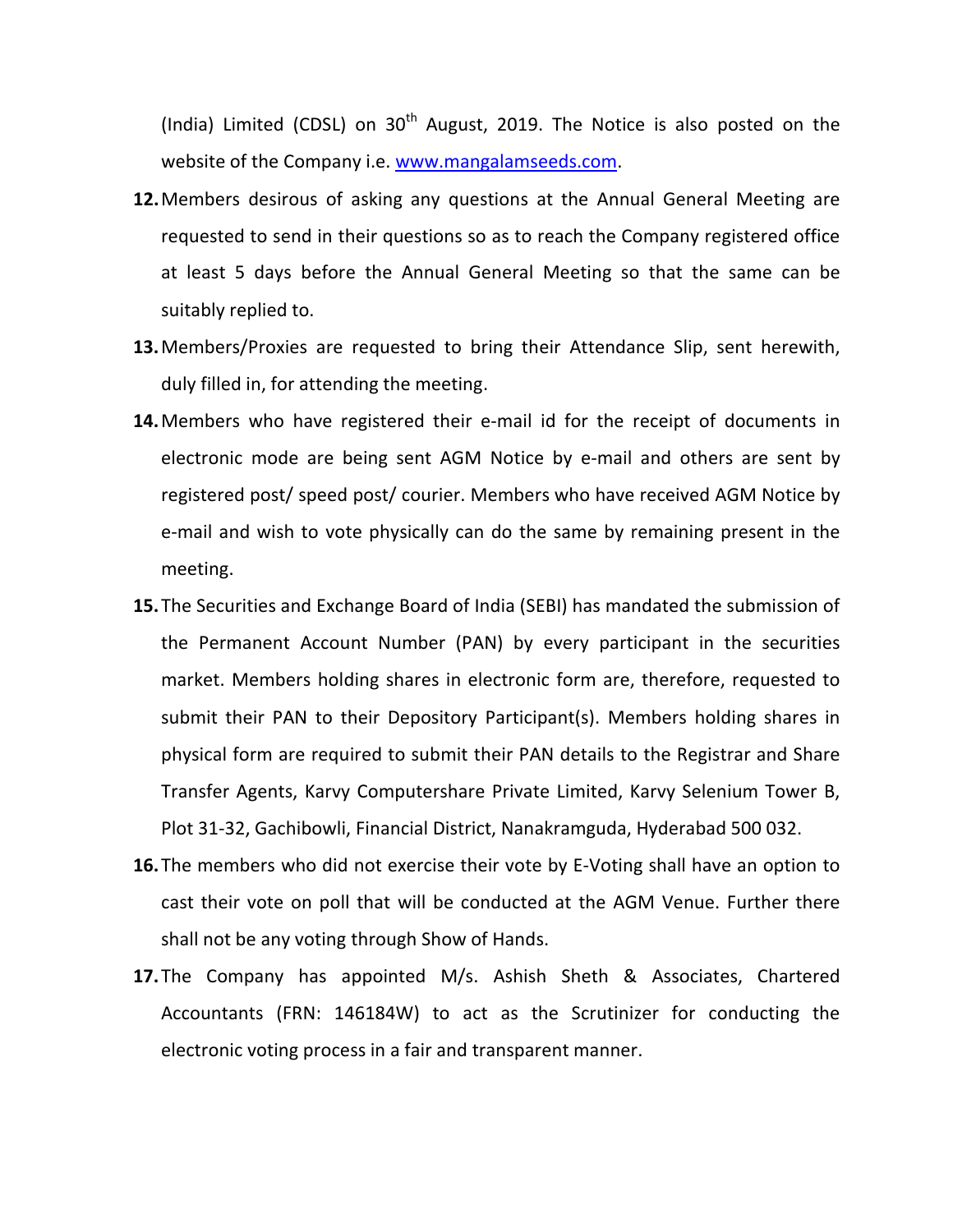- **18.**The Scrutinizer shall, immediately after the conclusion of the e-voting period, unblock the votes in the presence of at least two (2) witnesses not in the employment of the Company and make, not later than three (3) days of conclusion of the meeting, a consolidated Scrutinizer's Report of the votes cast in favour or against, if any, forthwith to the Chairman of the Company, who shall counter-sign the same.
- **19.**The results shall be declared at or after the Annual General Meeting of the Company. The results declared along with the Scrutinizer's Report shall be placed on the Company's website [www.mangalamseeds.com](http://www.mangalamseeds.com/) and on the website of Karvy immediately after the result is declared by the Chairman and communicated to BSE Limited.
- **20.**Electronic copy of the Notice of the 8th Annual General Meeting of the Company, inter alia, indicating the process of e-voting along as stated herein with Attendance Slip and Proxy Form is being sent to all the Members whose email IDs are registered with the Company/DP(s) for communication purposes unless any member has requested for a physical copy of the same. For Members who have not registered their email address, physical copies of the Notice of the 8th Annual General Meeting of the Company, inter alia, indicating the process and manner of e-voting along with Attendance Slip and Proxy Form is being sent in the permitted mode.
- **21.**Members may also note that the Notice of the 8th Annual General Meeting and the Annual Report for F.Y. 2018-19 will also be available on the Company's website [www.mangalamseeds.com.](http://www.mangalamseeds.com/) The physical copies of the aforesaid documents will also be available at the Company's Registered Office in Ahmedabad for inspection during normal business hours on working days. Even after registering for e-communication, Members are entitled to receive such communication in physical form, upon making a request for the same, by post,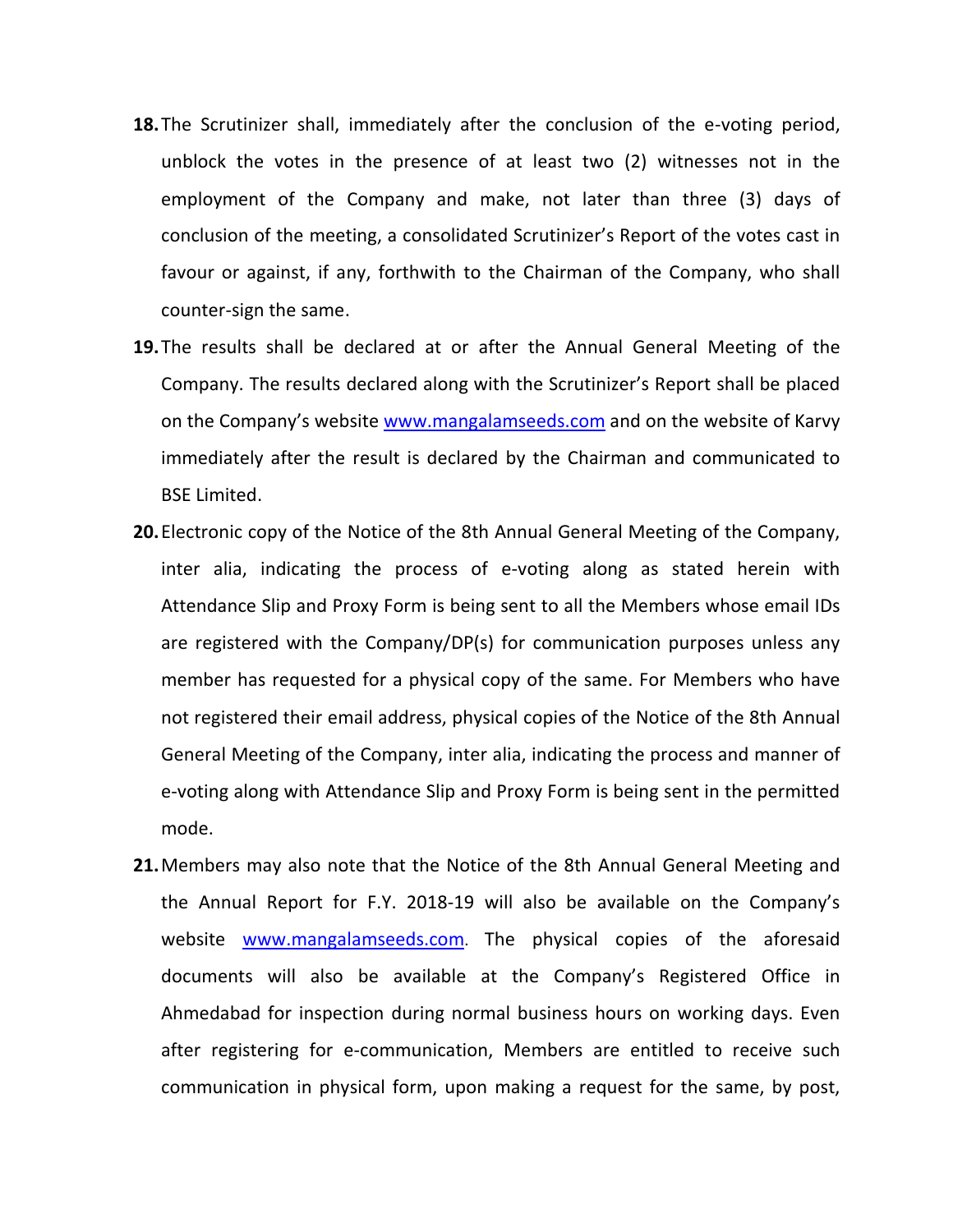free of cost. For any communication related to this AGM or otherwise, the Members may also send requests to the Company's investor email: [investorrelations@mangalamseeds.com](mailto:investorrelations@mangalamseeds.com)

**22.**SEBI has mandated the submission of Permanent Account number (PAN) by every participant in the securities market. Members are therefore requested to submit their PAN details to their Depository Participants.

**Place: Ahmedabad By Order of Board of Directors Date: August 12, 2019 For, Mangalam Seeds Limited CIN: L01112GJ2011PLC067128**

|                                         | JW.                        |
|-----------------------------------------|----------------------------|
| <b>Registered office:</b>               | Pravinbhai Mafatbhai Patel |
| 202, Sampada Complex, B/H Tulsi Complex | <b>Managing Director</b>   |
| Mithakhali Six Road, Navrangpura,       | DIN: 03173769              |
| Ahmedabad: 380009                       |                            |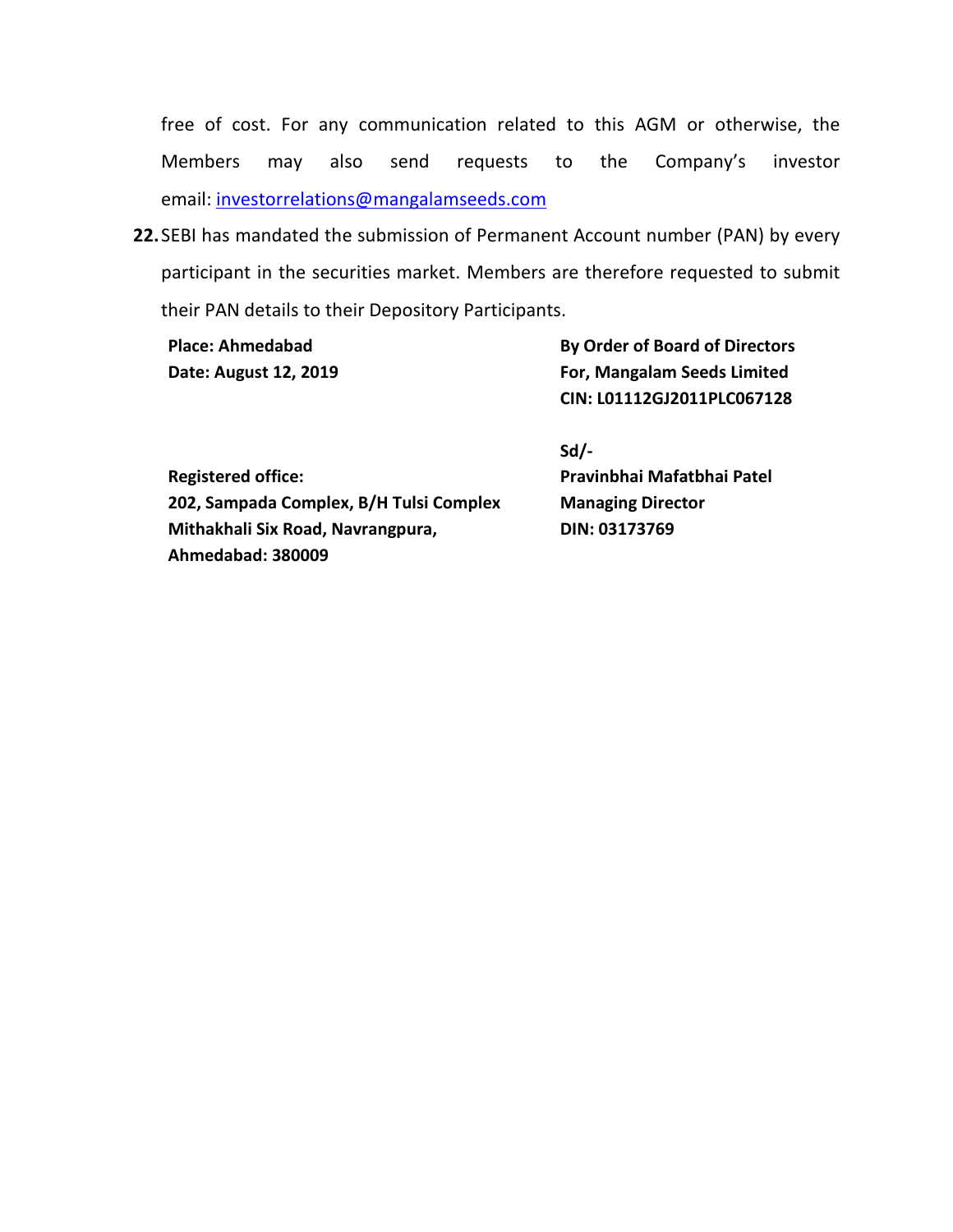## **Procedure and Instructions for the E-Voting:**

- **I.** Pursuant to the provisions of Section 108 and other applicable provisions, if any, of the Companies Act, 2013 and the Companies (Management and Administration) Rules, 2014, as amended and Clause 35B of the Listing Agreement, the Company is pleased to provide to its members facility to exercise their right to vote on resolutions proposed to be passed in the Meeting by electronic means. The members may cast their votes using an electronic voting system from a place other than the venue of the Meeting ('remote e-voting').
- **II.** The facility for voting through polling paper shall be made available at the Meeting and the members attending the Meeting who have not cast their vote by remote e-voting shall be able to vote at the Meeting through polling paper.
- **III.** The members who have cast their vote by remote e-voting may also attend the Meeting but shall not be entitled to cast their vote again.
- **IV.** The Company has engaged the services of Karvy Computershare Private Limited ("Karvy") as the Agency to provide e-voting facility.
- **V.** The Board of Directors of the Company has appointed M/s. Ashish Sheth & Associates, Chartered Accountants (FRN: 146184W), Ahmedabad as Scrutinizer to scrutinize the voting at AGM and remote e-voting process in a fair and transparent manner and he has communicated his willingness to be appointed and will be available for same purpose.
- **VI.** Voting rights shall be reckoned on the paid-up value of shares registered in the name of the member / beneficial owner (in case of electronic shareholding) as on the cut-off date i.e. 20<sup>th</sup> September, 2019.
- **VII.** A person, whose name is recorded in the register of members or in the register of beneficial owners maintained by the depositories as on the cut-off date, i.e.  $20^{\text{th}}$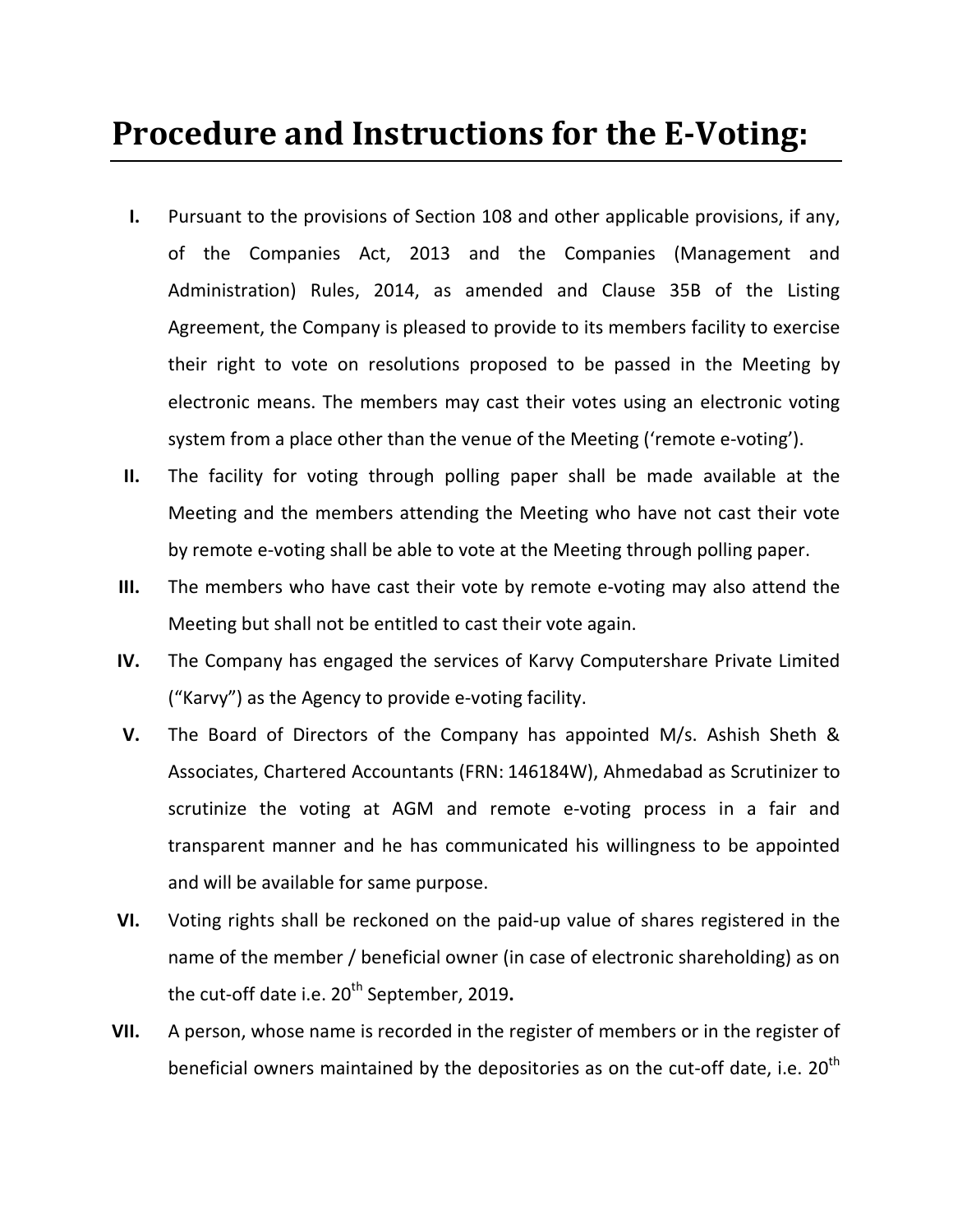September, 2019 only shall be entitled to avail the facility of remote e-voting as well as voting at AGM through polling paper.

- **VIII.** Any person who becomes a member of the Company after dispatch of the Notice of the Meeting and holding shares as on the cut-off date i.e.  $20^{th}$  September, 2019, may obtain the User ID and password in the manner as mentioned below:
	- a. If the mobile number of the member is registered against Folio No. / DP ID Client ID, the member may send SMS: **MYEPWD**<space> E-Voting Event Number + Folio No. or DP ID Client ID to **9212993399** Example for NSDL: MYEPWD <SPACE> IN12345612345678 Example for CDSL: MYEPWD <SPACE> 1402345612345678 Example for Physical: MYEPWD <SPACE> XXXX1234567890
	- b. If e-mail address or mobile number of the member is registered against Folio No. / DP ID Client ID, then on the home page of https://evoting.karvy.com, the member may click "Forgot Password" and enter Folio No. or DP ID Client ID and PAN to generate a password.
	- c. Member may call Karvy's toll free number 1800-3454-001
	- d. Member may send an e-mail request to [evoting@karvy.com.](mailto:evoting@karvy.com) If the member is already registered with Karvy e-voting platform then he can use his existing User ID and Password for casting the vote through remote evoting.

**IX.** The remote E-Voting facility will be available during the following period: **Commencement of remote E-Voting: From 09:00 a.m. (IST) on 26th September,2019 End of remote E-Voting: Up to 5.00 p.m. (IST) on 28th September, 2019** The remote E-Voting will not be allowed beyond the aforesaid date and time and the E-Voting Module shall be disabled by Karvy upon expiry of aforesaid period.

**X.** The Scrutinizer, after scrutinizing the votes cast at the meeting and through remote E-Voting, will, not later than 48 hours of conclusion of the Meeting, make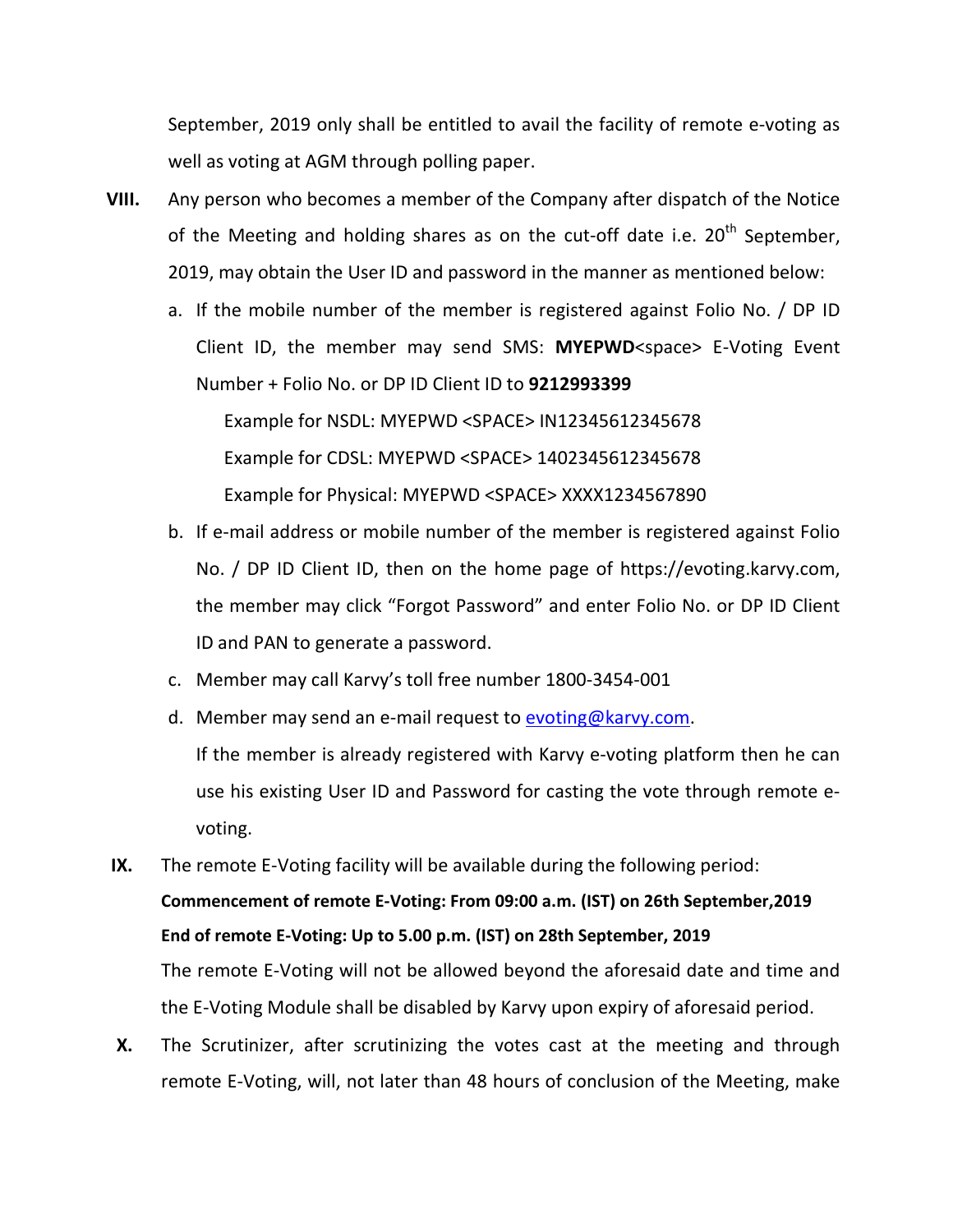a consolidated scrutinizer's report and submit the same to the Chairman. The results declared along with the consolidated scrutinizer's report shall be placed on the website of the Company www.mangalamseeds.com and on the website of Karvy [https://evoting.karvy.com.](https://evoting.karvy.com/) The results shall simultaneously be communicated to BSE Limited.

**XI.** Subject to receipt of requisite number of votes, the Resolutions shall be deemed to be passed on the date of the Meeting, i.e.  $30<sup>th</sup>$  September, 2019.

#### **XII. Instructions and other information relating to remote e-voting:**

#### **A. In case of Members receiving Notice through mail:**

- a. Open e-mail and open PDF File viz. "……………...pdf" with you client ID or folio No. as password. The said PDF File contains your user ID and password for e-voting. Please note that the password is an initial password.
- b. Use the following URL for e-voting: From Karvy website: [http://evoting.karvy.com](http://evoting.karvy.com/)
- c. Shareholders of the Company holding shares either in physical form or in dematerialized form, as on the cut-off date, may cast their vote electronically.
- d. Enter the login credentials. Your Folio No/DP ID Client ID will be your user ID.
- e. After entering the details appropriately, click on LOGIN.
- f. You will reach the Password change menu wherein you are required to mandatorily change your password. The new password shall comprise of minimum 8 characters with at least one upper case (A-Z), one lower case (a-z), one numeric value (0-9) and a special character. The system will prompt you to change your password and update any contact details like mobile, email etc., on first login. You may also enter the secret question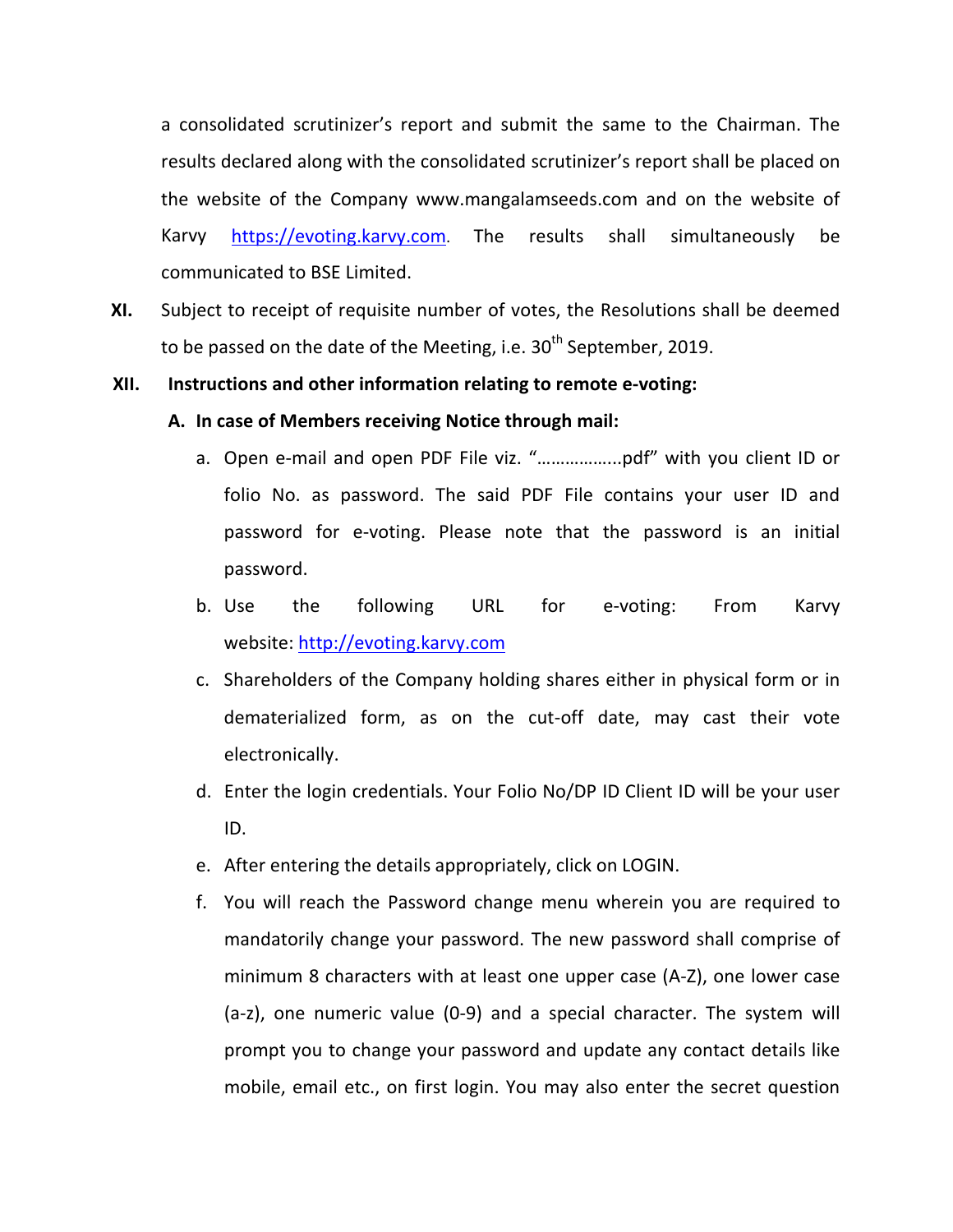and answer of your choice to retrieve your password in case you forget it. It is strongly recommended not to share your password with any other person and take utmost care to keep your password confidential.

- g. You need to login again with the new credentials.
- h. On successful login, the system will prompt you to select the EVENT i.e., **Mangalam Seeds Limited**
- i. On the voting page, enter the number of shares as on the cut-off date under FOR/AGAINST or alternately you may enter partially any number in FOR and partially in AGAINST but the total number in FOR/AGAINST taken together should not exceed the total shareholding. You may also choose the option ABSTAIN.
- j. Shareholders holding multiple folios / demat account shall choose the voting process separately for each folios / demat account.
- k. Cast your vote by selecting an appropriate option and click on SUBMIT. A confirmation box will be displayed. Click OK to confirm else CANCEL to modify. Once you confirm, you will not be allowed to modify your vote. During the voting period, shareholders can login any number of times till they have voted on the Resolution.
- l. Once the vote on the Resolution is cast by the shareholder, he shall not be allowed to change it subsequently.
- m. Institutional shareholders (i.e. other than individuals, HUF, NRI etc.) are required to send scanned copy (PDF/JPG Format) of the relevant Board Resolution/ Authority letter etc. together with attested specimen signature of the duly authorized signatory(ies) who are authorized to vote, to the Scrutinizer through e-mail to **scrutinizer mail id** with a copy marked to [evoting@karvy.com.](mailto:evoting@karvy.com)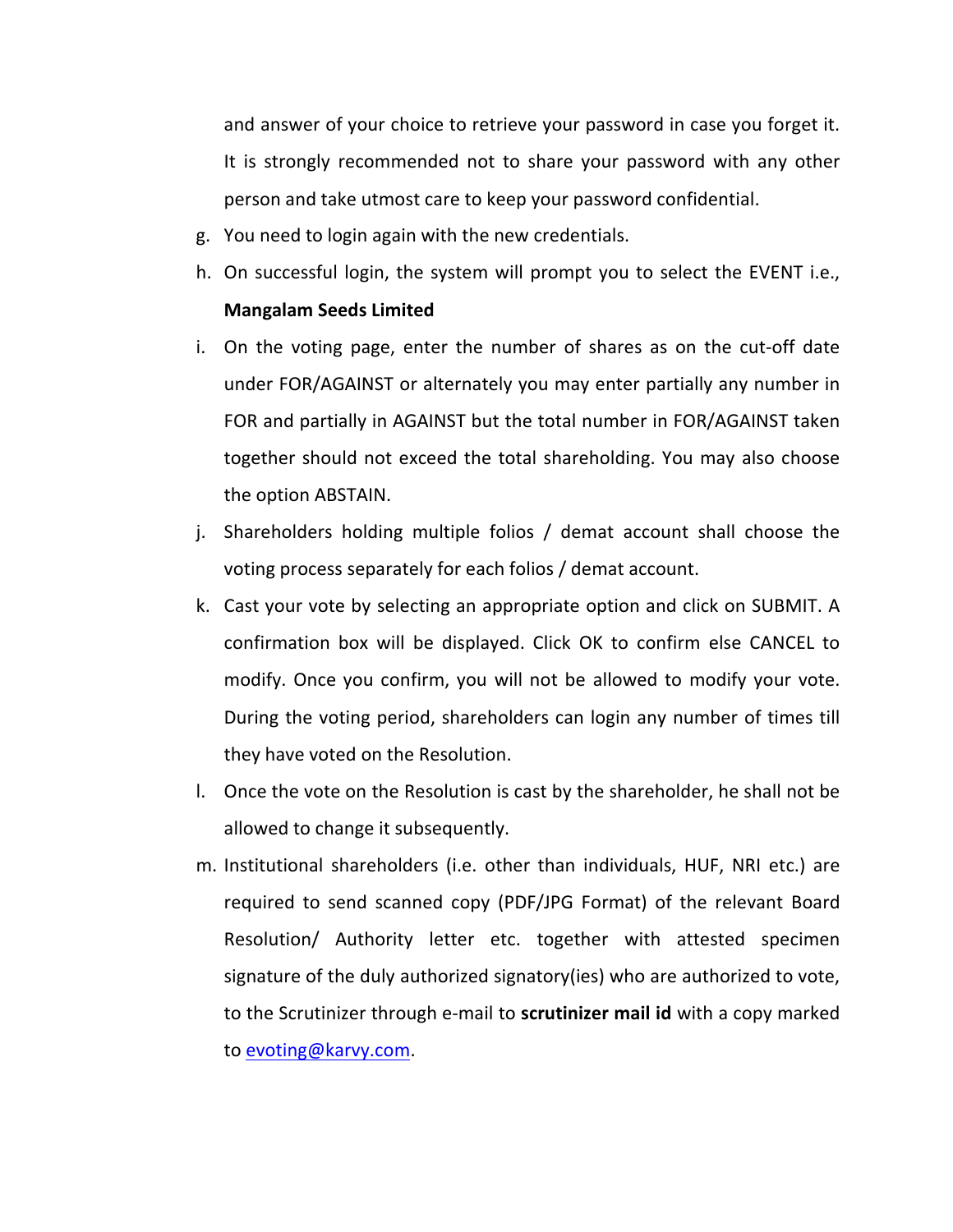n. In case of any queries, you may refer the Frequently Asked Questions (FAQs) for shareholders and e-voting User Manual for shareholders available at the download section of [http://evoting.karvy.com](http://evoting.karvy.com/) or contact Karvy Computershare Pvt. Ltd at Tel No. 1800 345 4001 (toll free).

### **B. In case of members receiving notice through post/courier:**

• Initial password is provided, as below, in the attendance slip of the AGM.

| <b>EVEN (E Voting Event Number)</b> | User ID | Password |
|-------------------------------------|---------|----------|
|                                     |         |          |

• Please follow all steps mentioned in Sr. No. (xii)(A)(b) to (xii)(A)(n) to cast your vote by electronic means.

**Place: Ahmedabad By Order of Board of Directors Date: August 12, 2019 For, Mangalam Seeds Limited CIN: L01112GJ2011PLC067128**

**Registered office: Pravinbhai Mafatbhai Patel 202, Sampada Complex, B/H Tulsi Complex Managing Director Mithakhali Six Road, Navrangpura, DIN: 03173769 Ahmedabad: 380009**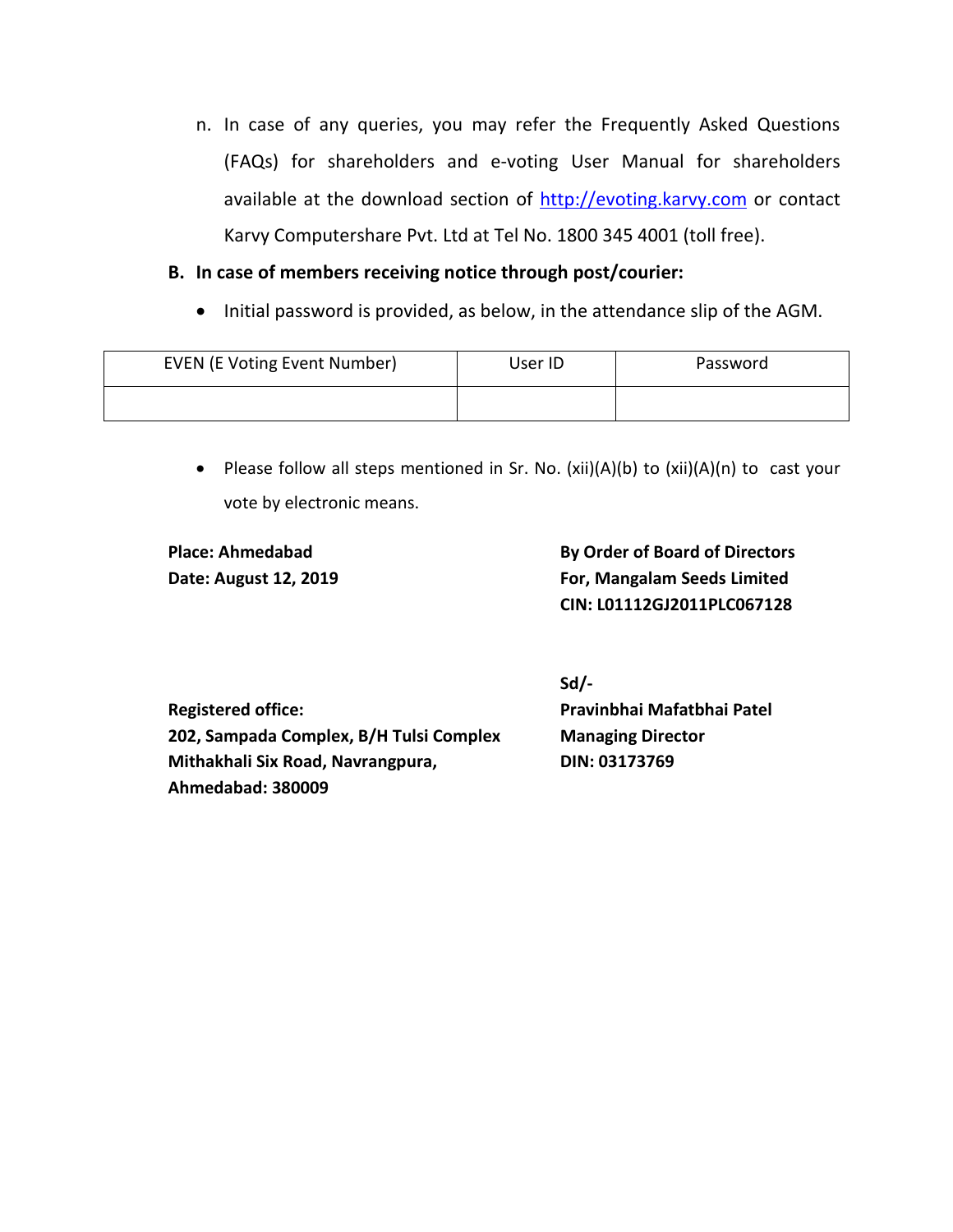### **Explanatory Statement pursuant to Section 102 of the Companies Act, 2013**

### **Appointment of Mr. Pravinkumar Madhavlal Patel as a Non Executive Independent Director:**

The Company has received intimation in Form DIR-8 from Mr. Pravinkumar Madhavlal Patel that, he is not disqualified from being re-appointed as an Independent Director in terms of Section 164 of the Act, declaration that he meets with the criteria of independence as prescribed under Section 149 (6) of the Companies Act, 2013 & Regulation 16(1)(b) of SEBI Listing Regulations.

The resolution seeks the approval of members for the appointment of Mr. Pravinkumar Madhavlal Patel as an Independent Director of the Company in terms of Section 149 and other applicable provisions of the Act and Rules made there under. He is not liable to retire by rotation.

In the opinion of the Board, Mr. Pravinkumar Madhavlal Patel fulfills the conditions for his appointment as an Independent Director as specified in the Act and the SEBI Listing Regulations and is independent of the management.

None of the Director(s), any key managerial person(s) of the Company and their relative(s) is/are concerned or considered to be interested in this resolution except their shareholding in the Company.

**Place: Ahmedabad By Order of Board of Directors Date: August 12, 2019 For, Mangalam Seeds Limited CIN: L01112GJ2011PLC067128**

**Registered office: Pravinbhai Mafatbhai Patel 202, Sampada Complex, B/H Tulsi Complex Managing Director Mithakhali Six Road, Navrangpura, DIN: 03173769 Ahmedabad: 380009**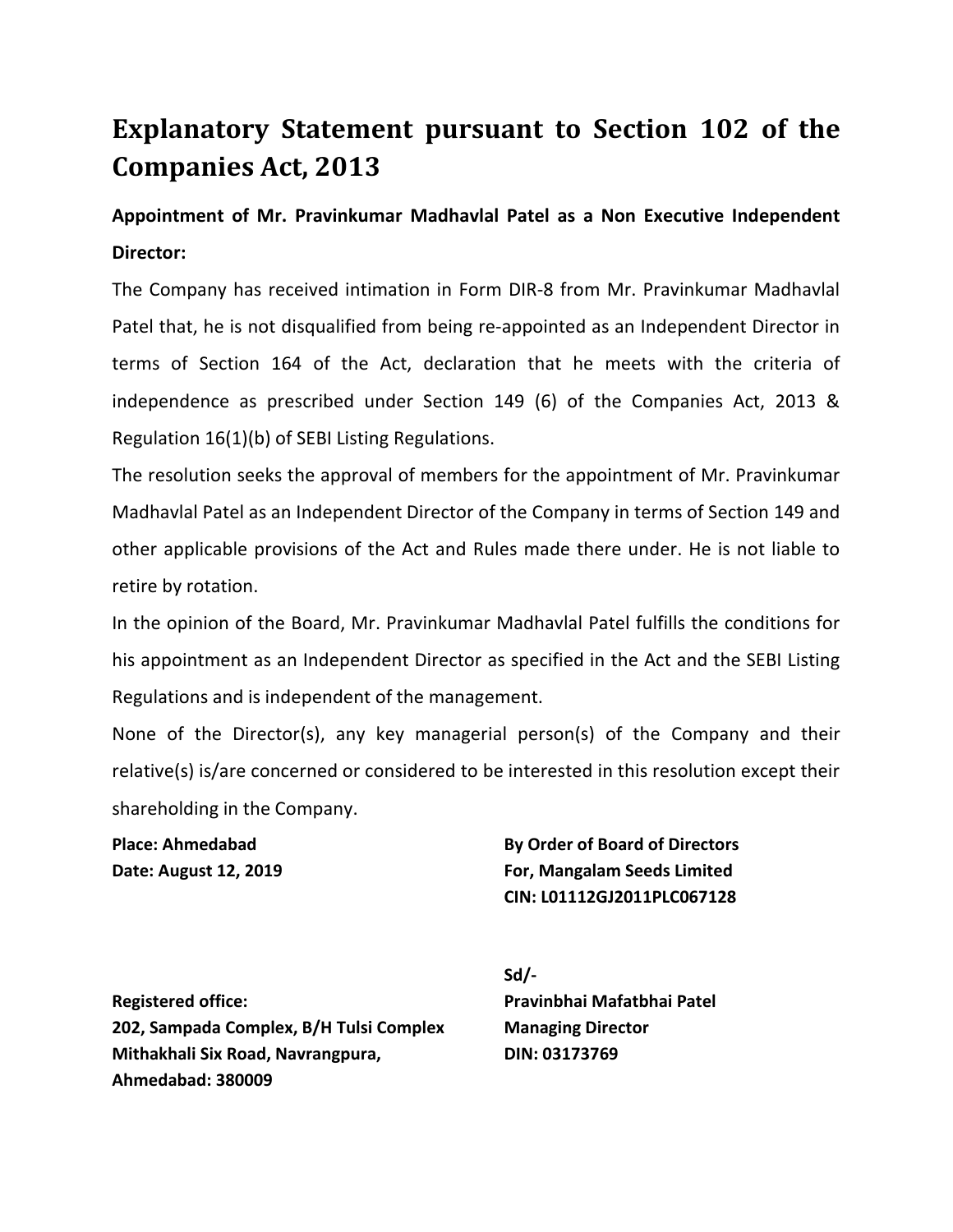# **Details of the Independent Director Seeking Appointment at the Forth Coming Annual General Meeting:**

| Sr.<br>No.     | <b>Particulars</b>                                                          | <b>Details</b>                                                                                                                                                                                                                                                                                                                                                                                                                                                                               |
|----------------|-----------------------------------------------------------------------------|----------------------------------------------------------------------------------------------------------------------------------------------------------------------------------------------------------------------------------------------------------------------------------------------------------------------------------------------------------------------------------------------------------------------------------------------------------------------------------------------|
| $\mathbf{1}$   | Name in Full                                                                | Mr. Pravinkumar Madhavlal Patel                                                                                                                                                                                                                                                                                                                                                                                                                                                              |
| $\overline{2}$ | Date of Birth                                                               | 02 <sup>nd</sup> May, 1975                                                                                                                                                                                                                                                                                                                                                                                                                                                                   |
| 3              | <b>Brief Profile</b>                                                        | Mr. Pravinkumar Madhavlal Patel, aged 44<br>years has completed MBBS and MD from B J<br>Medical College, Ahmedabad. He is working<br>as a consultant in various specialties like<br>Bariatric Renal Transplant, Cosmetic and GI<br>Surgeries. He has conducted more than 200<br>Renal Transplant and is currently working in<br>K. D. Hospital, Ahmedabad. He was also<br>attached with Asian Bariatrics and<br>now<br>consulting in Columbia Asia Hospital for<br><b>Bariatric Surgery.</b> |
| $\overline{4}$ | No. of Shares held in the<br>Company                                        | 4500 shares                                                                                                                                                                                                                                                                                                                                                                                                                                                                                  |
| 5              | Disclosure of relationship<br>between Directors (in case of<br>appointment) | Mr. Pravinkumar Madhavlal Patel is not<br>related to any director of the Company                                                                                                                                                                                                                                                                                                                                                                                                             |